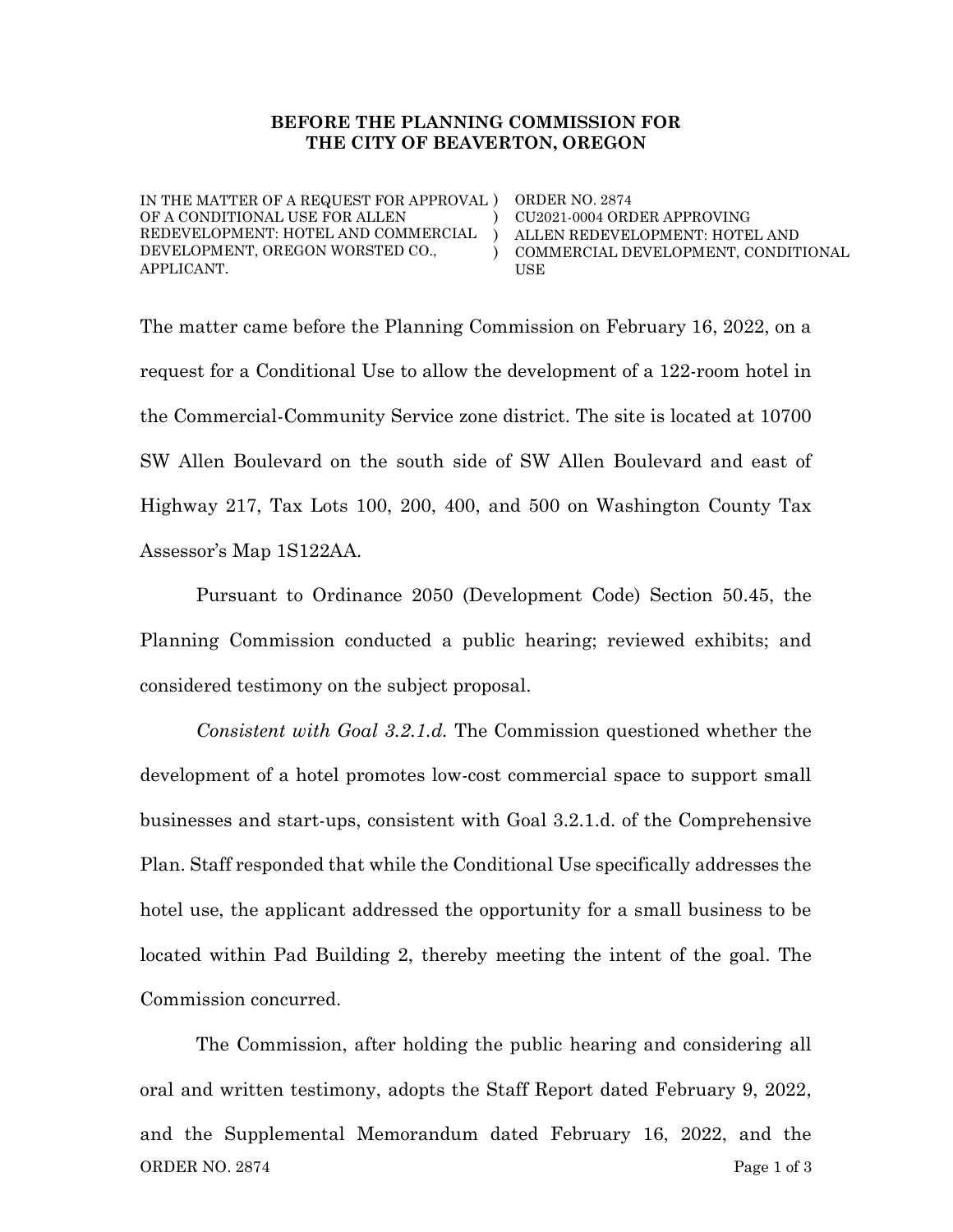findings contained therein, as applicable to the approval criteria contained in Sections 40.03 and 40.15.15.5.C of the Development Code.

Therefore, IT IS HEREBY ORDERED that CU2021-0004 is APPROVED, based on the testimony, reports and exhibits, and evidence presented during the public hearing on the matter and based on the facts, findings, and conclusions found in the Staff Report dated February 9, 2022, the Supplemental Memorandum dated February 16, 2022, and the findings contained therein, subject to the condition of approval as follows:

### A. General Conditions, the Applicant shall:

1. Ensure the associated land use applications CU2021-0005, DR2021-0027, LD2021-0002, LO2021-0001, and TP2021-0003 have been approved. (Planning / SK)

Motion CARRIED, by the following vote:

AYES: Lawler, Winter, Glenewinkel, Nye, Saldanha, Teater NAYS: None. ABSTAIN: None. ABSENT: McCann

Dated this  $\frac{16}{\text{day of}}$  February 2022.

To appeal the decision of the Planning Commission, as articulated in Land Use Order No. 2874 an appeal must be filed on an Appeal form provided by the Director at the City of Beaverton Community Development Department's office by no later than 4:30 p.m. on \_\_\_\_\_\_\_\_\_\_\_\_\_\_\_\_\_\_\_\_\_\_\_\_\_\_\_\_\_\_\_\_\_\_\_\_\_\_\_\_\_\_\_\_\_\_\_\_, 2022. March 17